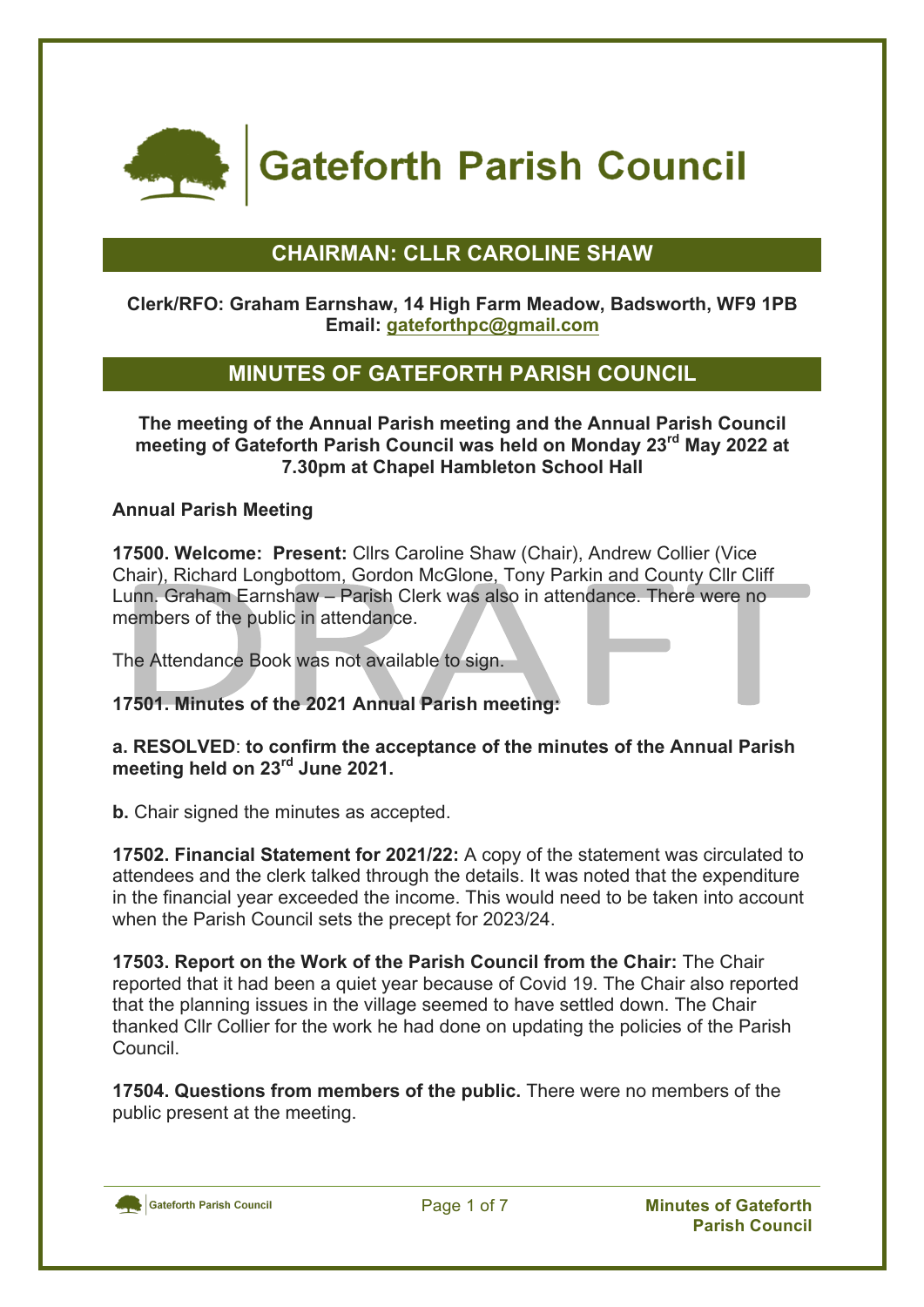### **Annual Parish Council Meeting**

**17505. Election of Chair:** Cllr McGlone nominated Cllr Shaw as Chair and the proposal was seconded by Cllr Parkin. **RESOLVED: The Parish Council agreed that Cllr Shaw should be elected as Chair. Cllr Shaw completed the declaration of office form.**

**17506. Election of Vice Chair:** Cllr Parkin nominated Cllr Collier as Vice Chair and the proposal was seconded by Cllr Shaw. **RESOLVED: The Parish Council agreed that Cllr Collier should be elected as Chair. Cllr Collier completed the declaration of office form.**

**17507. Declaration of Acceptance of Office to be signed.** All the councillors present completed and signed the declaration of office.

**17508. Apologies:** Apologies had been received from Cllr Osborn (holiday). The Council accepted the reason for absence.

**17509. Declarations and Dispensations:** There were no declarations of interest or requests for dispensations made.

### **17510. Minutes:**

**a. RESOLVED: to accept the minutes of the Council meeting held on 28th March 2022.**

 **b.** Chair signed the minutes as accepted.

**17511. Public Comments:** there were no members of the public present at the meeting.

**17512. Code of Conduct:** The Chair asked County Cllr Lunn to give a report to the Parish Council. Cllr Lunn advised that he had recently been elected as County Councillor. Cllr Lunn reported that there was currently a move to amalgamate the District and County Councils. Parish Councils could be more involved at the local level in the future and will be offered additional responsibility for the community they serve. In addition, Parish Councils would be more involved in the planning process but they wouldn't be given a veto as part of the decision making process. The precept would continue to be agreed by the Parish Councils.

Following the current election, there was a mix of different parties on the County Council including 14 independent councillors.

Cllr Lunn said he would be happy to take any local concerns to Selby District Council and explained he had contacts in several different Departments in the Council.

Cllr McGlone mentioned that the state of the roads in Gateforth was an issue. Cllr Lunn explained that the county had the biggest road system in the UK. There was a

Gateforth Parish Council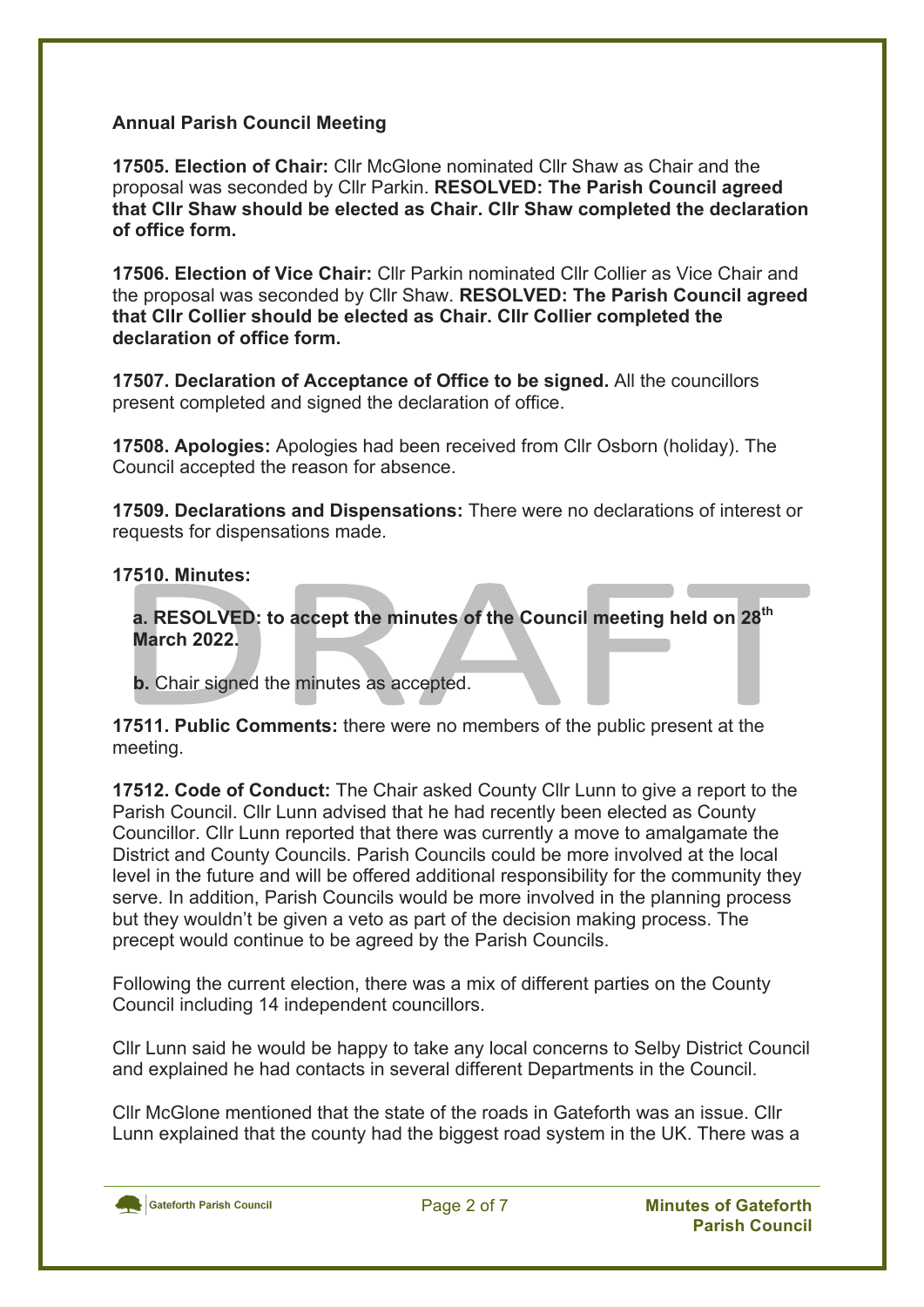lack of funding and the Council was pushing for more money. The Council would have to prove the need to get action on the roads, for example casualties on the road would increase the priority for work to be done.

A further question was asked about the planning challenges the Parish Council had faced recently. The Parish Council had not been consulted on a planning application in Hillam, which had impacted on the roads in Gateforth. Cllr Lunn said the Parish Council could pass any future planning issues through him as required.

### **17513. Planning:**

### **a) Applications for consideration**

There were no applications to consider.

### **b) Decision Notices to be noted**

There were no decisions to note.

### **17514. Finance a. Finance Report from the Clerk:**

| The Council's financial balance at 1 <sup>st</sup> May 2022 is as follows: |  |  |  |
|----------------------------------------------------------------------------|--|--|--|
|                                                                            |  |  |  |

| General Fund        | £3,340.45  |  |
|---------------------|------------|--|
| <b>Capital Fund</b> | £36,567.64 |  |

### Income

Precept received from Selby District Council amounting to £2,900.00.

| vmen |  |
|------|--|
|      |  |

| <b>Payee</b>       | <b>Description</b>                        | <b>Amount</b> |
|--------------------|-------------------------------------------|---------------|
| <b>YLCA</b>        | <b>Annual Subscription</b>                | £128.00       |
| Autela             | Payroll services Jan, Feb, March 2022     | £64.02        |
| <b>HMRC</b>        | Tax bill for tax months 10, 11 and 12     | £50.80        |
|                    | Salary for March (inc. 5 additional hours |               |
|                    | for Jan) + expenses (home working         |               |
| G Earnshaw         | allowance)                                | £169.89       |
| <b>Backhouse</b>   | Environmental and pest services           | £44.74        |
| <b>WEL Medical</b> | Replacement pads for defibrillator        | £55.08        |
|                    | Salary for April + expenses (home         |               |
| G Earnshaw         | working allowance)                        | £127.44       |

Gateforth Parish Council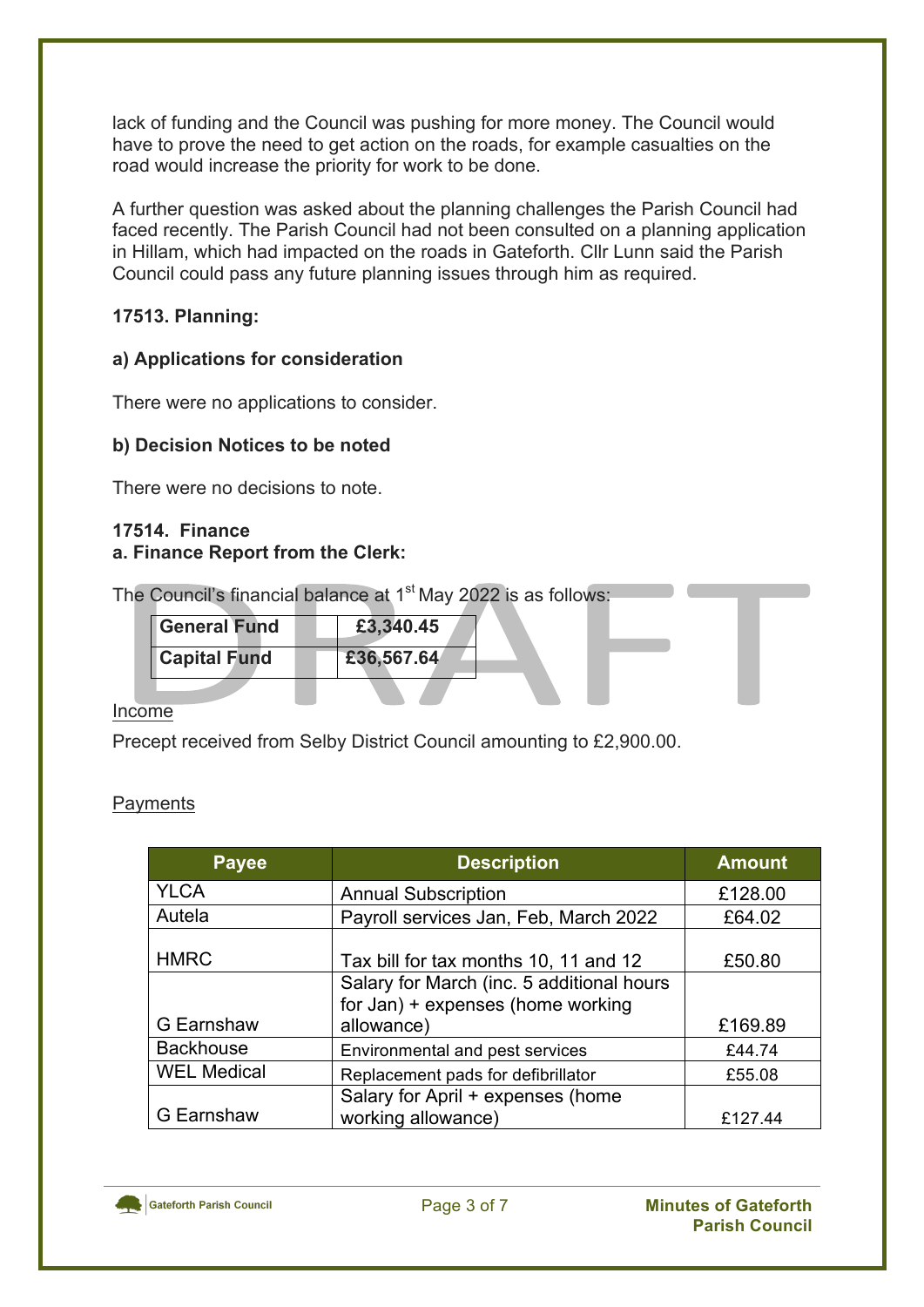### **b. To receive end of year bank reconciliation**

A copy of the end of year reconciliation report was circulated to councillors. The report was noted.

### **c. To receive Internal Auditor's report:** Ongoing.

**d. To complete the Annual Return for the year ending 31st March 2022 and approve the Annual Governance Statement and Statement of Account: RESOLVED: That the Parish Council agreed it should be exempt from an external audit and it should approve the Annual Governance Statement and the Statement of Account as presented to the Council.**

**Action:** The Council should consider having a Limited assurance of its accounts by the external auditor at the end of the current financial year.

### **17515. Discuss ongoing issues and agree action:**

a) Tree survey – The clerk had contacted Mr. Tapperell about the required insurance cover for the tree survey.

b) Queens Platinum Jubilee event – The Chair reported that tickets for the event had sold out. There would be a balance to pay on the hire of the marquee within the next few weeks. The clerk confirmed that the Lord Lieutenant of North Yorkshire would be willing to attend a tree planting ceremony at Gateforth and had requested that some dates for the event be provided to her.

c) State of Roads out of the Village – Cllr McGlone had sent some photographs of some of the roads to the clerk.

**Action:** Cllr Shaw to document the road issue and send details to the clerk.

**Action:** The clerk would forward the photographs of the roads to Cllr Lunn.

d) Village gates – Cllr Lunn advised that the village would need to have 2 metres from the road to the gateway in order to get permission for the gates.

**Action:** Clerk to contact the Parish Clerk at Thorpe Willoughby to get further information about the process of putting up village gates.

e) Great British Spring Clean – the clerk had registered for the event on behalf of the Parish Council.

**Action:** Clerk to follow up this issue to see when it could take place.

f) Dog bins – A new dog waste bin had been installed on Landing Lane and an invoice for the bin had been received from SDC.

**Action:** Clerk to check if the Parish Council had already paid for the bin.

Gateforth Parish Council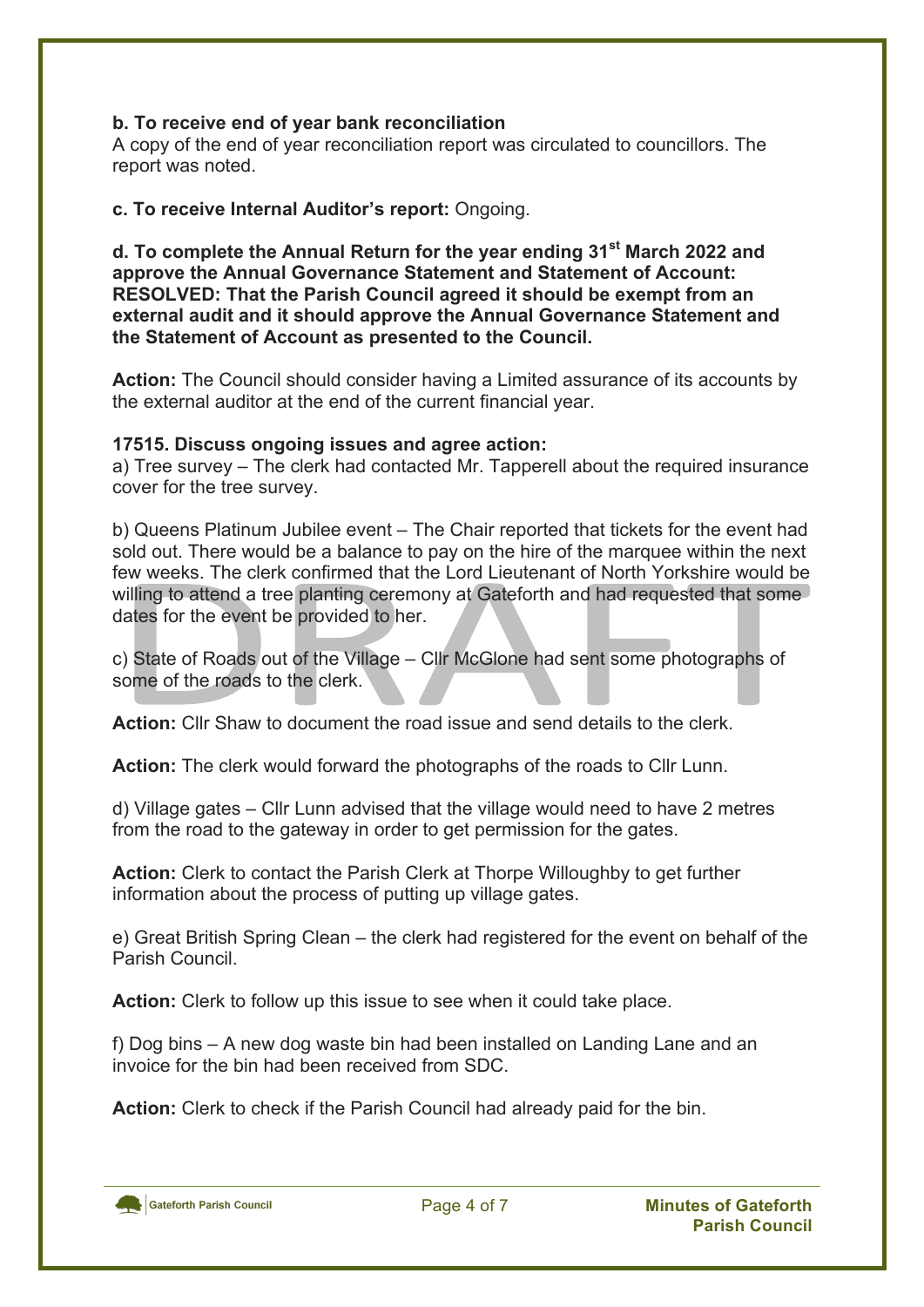g) Village phone box repair – The repair would be undertaken this week by Cllr Longbottom.

**17516. Dates, time and place of meeting for the Council for 2022/23: RESOLVED: That the Parish Council would meet on the following dates, times and location:**

**Monday, 12th September 2022, 7.30pm, Chapel Haddlesey Community Hall**

**Monday, 12th December 2022, 7.30pm, Chapel Haddlesey Community Hall**

**Monday, 13th March 2023, 7.30pm, Chapel Haddlesey Community Hall**

**Action:** Clerk to book the Hall for the meeting dates.

### **17517. Parish Council Vacancy**

The clerk outlined the process for filling the vacancy on the Parish Council. The Council noted the process and agreed the procedure outlined by the clerk should be followed.

**Action:** Clerk to write to SDC to inform them of the vacancy.

**Action:** Clerk to send a copy of the draft Casual Vacancy policy to Cllr Collier to format and to submit to a future Council meeting for approval.

### **17518. Signs in the village about the footpaths**

Councillors commented that people were not sure where the footpaths were and one of the footpath signs had disappeared and needed to be re-instated. It was mentioned that the County Council mapped all the footpaths and rights of way.

**Action:** Clerk to collate all the footpath issues and pass the details on to Cllr Lunn.

### **17519. Policies**

Cllr Collier had circulated several policies to councillors for comment. Cllr Collier advised that changes had been made to the following policies:

Freedom of Information policy – several changes had been made and it was recommended the updated policy be reviewed in 3 years.

Vexatious policy - several changes had been made and it was recommended the updated policy be reviewed in 3 years.

Model Publication Scheme – some changes had been made to tighten up the wording of the policy.

Communications policy – the term "working days" had been added into the policy and the timescales for publication of the minutes had been changed to 30 days.

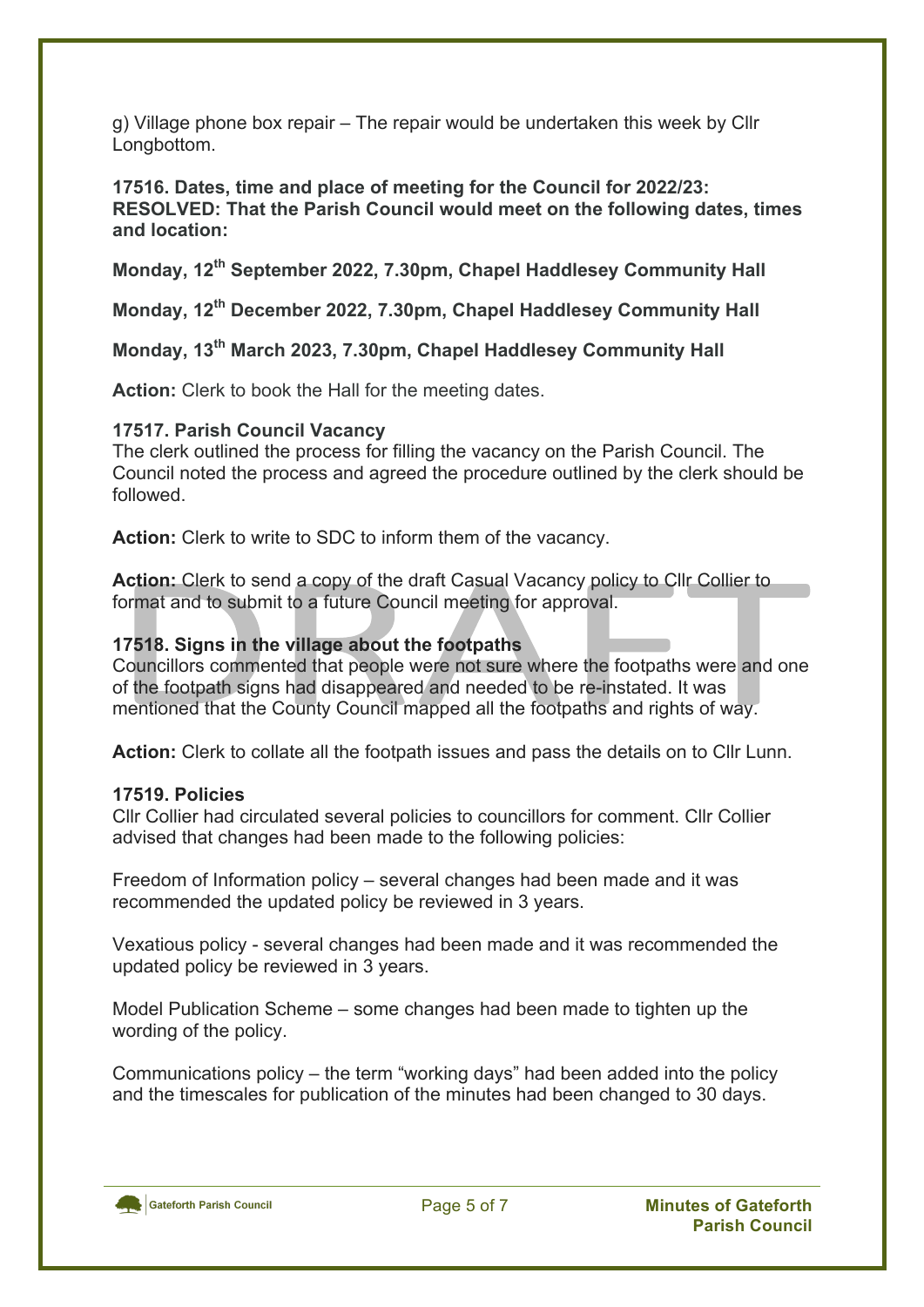Recording of Meetings policy – this had been brought up to date based on the YLCA model policy.

Cllr Collier said that he needed to discuss the requirement for further HR policies to be adopted by the Council with the Chair and the clerk.

## **RESOLVED: That all the policies presented to the Council should be approved.**

Cllr Collier said that all the policies were just about up to date now.

The Chair thanked Cllr Collier for all the work he done on updating the policies.

### **17520: Correspondence Received:**

Election of Cllr Cliff Lunn to the NYCC – an email had been received from Cllr Lunn advising the Council that he had been elected to the County Council.

Letter from Insurance Company – a letter had been received from the insurance company advising the Council that the policy was due for renewal.

**Action:** Clerk to check whether the cost of the insurance had increased.

### **17521: Minor items:**

Bench on village green: Cllr McGlone mentioned that the bench was in a poor state of report and some of the wood needed to be replaced.

**Action:** Cllr Longbottom will get a quote for the repair of the bench for the Council.

The Chair thanked Cllr Osborn for planting the flowers and plants on the village green.

- Paperhouse Lane: The Council had previously tried to get SDC to consider making this track a public right of way but the request had been refused.

**Action:** Cllr Parkin/clerk to send details of this request to Cllr Lunn to look at.

- Flag pole on village green: Cllr Longbottom asked whether it would be appropriate to place a temporary flag pole on the village green for the Platinum Jubilee celebrations? Cllr Lunn said the Council would need to obtain a permit to put up a flagpole.

**Action:** Cllr Shaw would explore putting a flag on the side of the Parkin's barn as an alternative to putting a flag on the village green.

- Newsletter: It had been agreed that the newsletter would be produced after the Platinum Jubilee event.

**17522: Items for the next agenda:** The following items should be included on the next agenda: